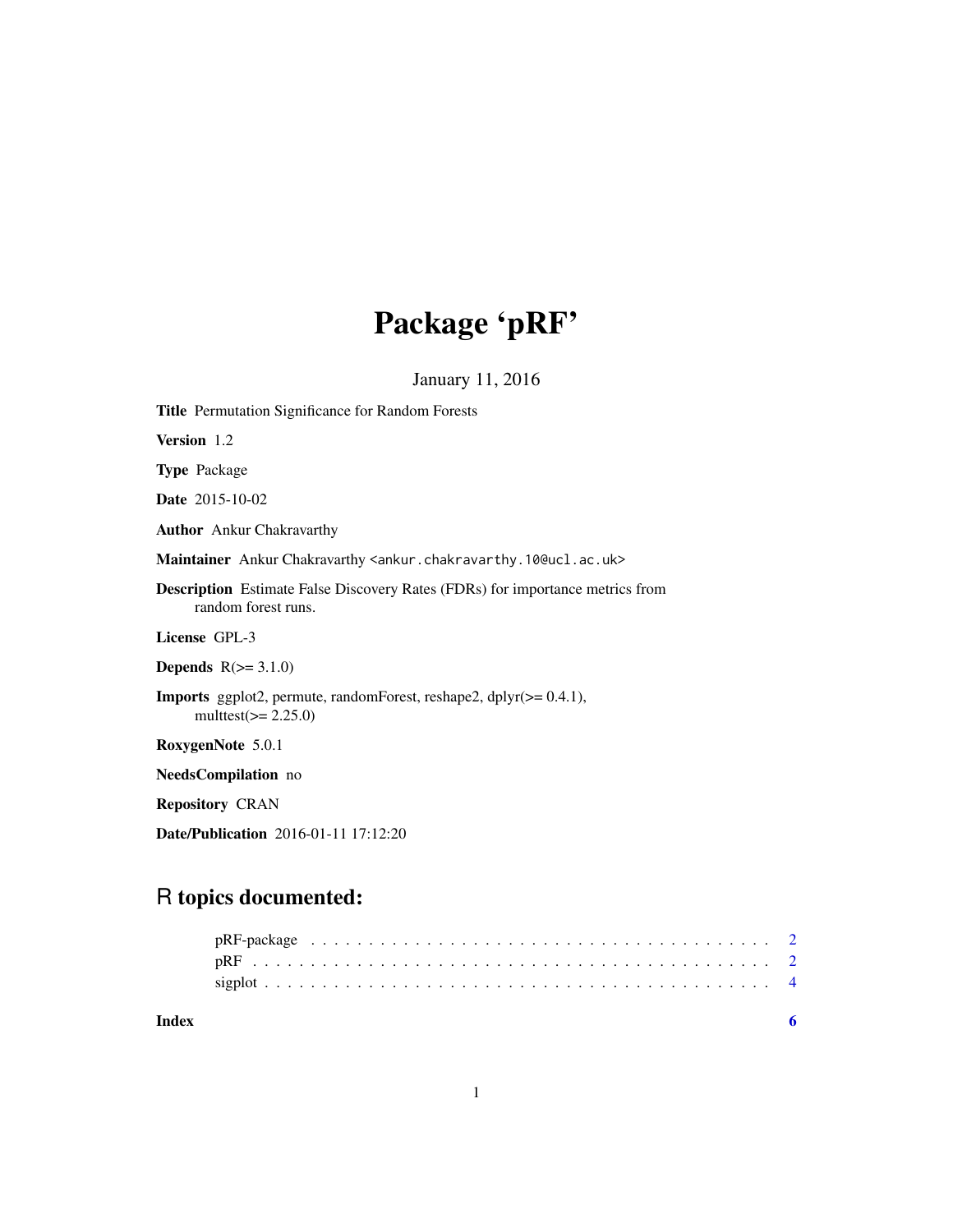#### Description

Functions to estimate the statistical significance of the Increase in MSE and Decrease in Gini Coefficient metrics of random forest feature importance. The main functions are pRF and sigplot. See documentation on these functions for information on how to use them.

#### Details

| pRF        |
|------------|
| Package    |
| 1.0        |
| 2015-02-23 |
| $GPI - 3$  |
|            |

#### Author(s)

Ankur Chakravarthy

Maintainer: ankur.chakravarthy.10@ucl.ac.uk

#### References

The concept of permuting response variables is loosely based off

Altmann A, Tolosi L, Sander O, Lengauer T. Permutation importance: a corrected feature importance measure. Bioinformatics. 2010 May 15;26(10):1340-7. doi: 10.1093/bioinformatics/btq134. Epub 2010 Apr 12. PubMed PMID: 20385727.

pRF *pRF*

#### Description

The workhorse function - estimates statistical significance of feature importance by permuting the response variable

#### Usage

```
pRF(response, predictors, n.perms, alpha = 0.05,
mtry = NULL, type = c("classification", "regression"),
ntree = 500, seed=12345, ...
```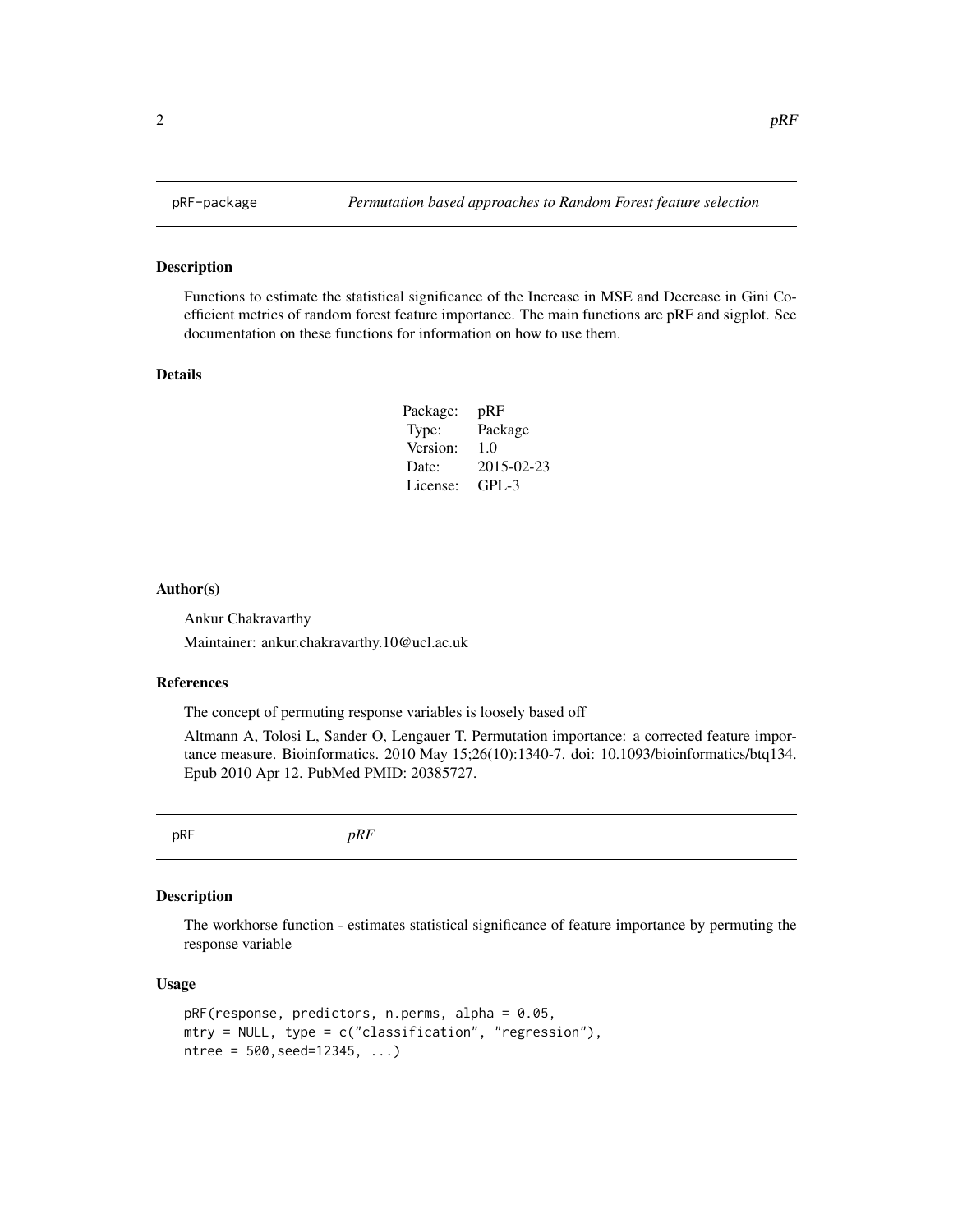#### $pRF$  3

# Arguments

| response   | a character vector or a factor for classification containing the group memberships<br>for classification, a numeric vector for regression                                                                           |
|------------|---------------------------------------------------------------------------------------------------------------------------------------------------------------------------------------------------------------------|
| predictors | A matrix consisting of features (measurements) corresponding to samples. The<br>orientation per se does not matter - the function orients them correctly for Ran-<br>dom Forest learning.                           |
| n.perms    | Number of permutations to estimate significance. If the number of all possible<br>permutations is less than this the latter will be used for estimation.                                                            |
| alpha      | The significance level threshold of p.values for estimating false discovery rate<br>using the two-step BH method for correlated test statistics, as implemented in<br>the multtest package's mt.rawp2adjp function. |
| mtry       | see ?randomForest for details - defines how many features are randomly sampled<br>for building trees                                                                                                                |
| type       | string, set to "classification" or "regression"                                                                                                                                                                     |
| ntree      | number of trees in the random forest, see documentation from the random Forest<br>package for details.                                                                                                              |
| seed       | set seed to ensure reproducibility from run to run and to standardise runs on<br>actual and permuted data                                                                                                           |
| $\cdots$   | Arguments to pass on to the randomForest function                                                                                                                                                                   |

#### Value

A standardised list containing

| Res.table | A data.frame containing significance, FDR, and the feature name. b= number<br>of permutations yielding a higher importance than observed $+1$ , m= number of<br>$permutations + 1$ |
|-----------|------------------------------------------------------------------------------------------------------------------------------------------------------------------------------------|
| obs       | named numeric vector, contains observed importances                                                                                                                                |
| perms     | data.frame, contains importance values from permutations                                                                                                                           |
| Model     | the random Forest model that was fit to the original data                                                                                                                          |

#### Author(s)

Ankur Chakravarthy

#### References

The main function is based on the idea presented in

Altmann A, Tolosi L, Sander O, Lengauer T. Permutation importance: a corrected feature importance measure. Bioinformatics. 2010 May 15;26(10):1340-7. doi: 10.1093/bioinformatics/btq134. Epub 2010 Apr 12. PubMed PMID: 20385727.

The permutation p.values in the package are exact, calculated according to

Phipson B, Smyth GK. Permutation P-values should never be zero: calculating exact P-values when permutations are randomly drawn. Stat Appl Genet Mol Biol. 2010;9:Article39. doi: 10.2202/1544-6115.1585. Epub 2010 Oct 31. PubMed PMID: 21044043.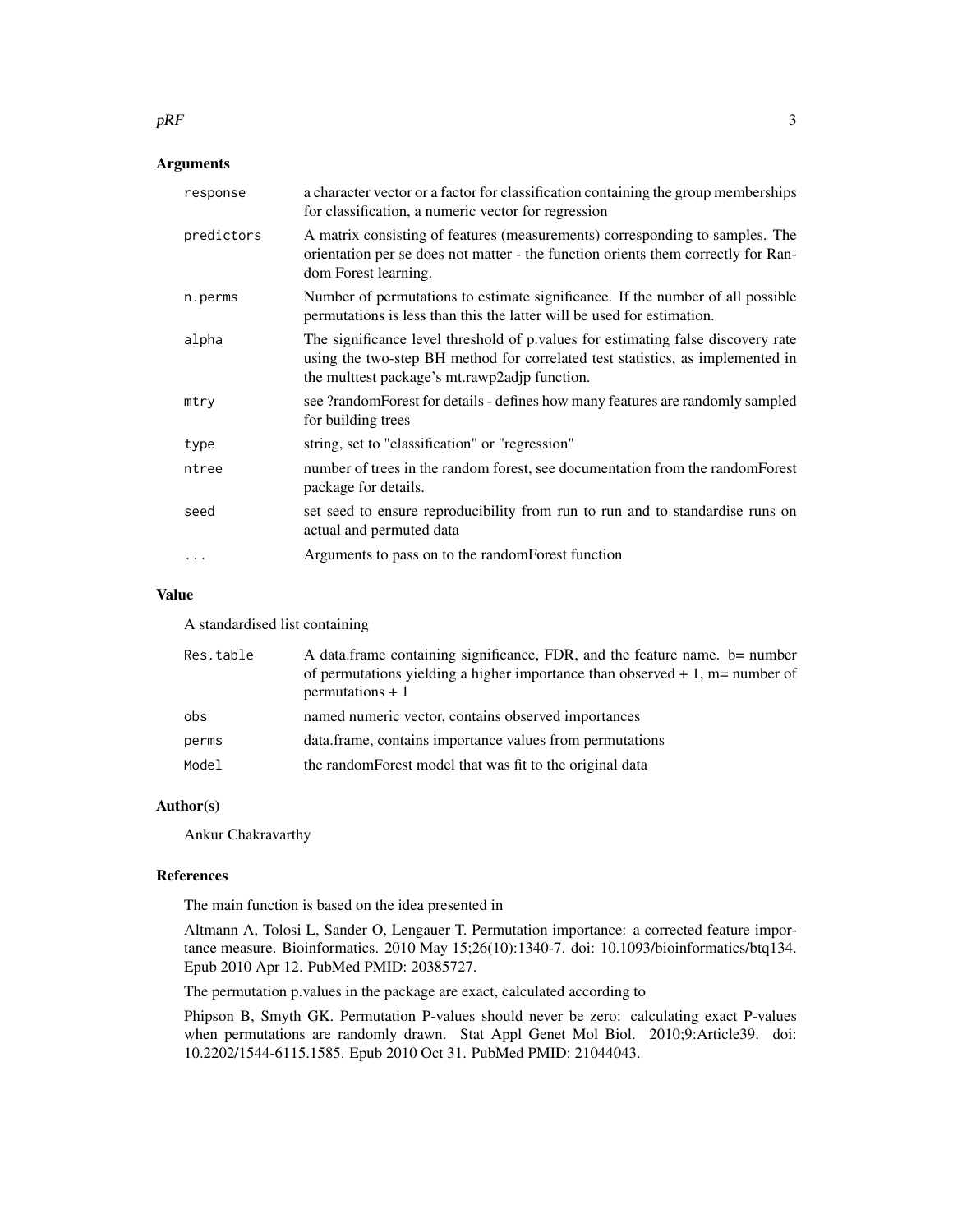<span id="page-3-0"></span>False discovery rates account for correlations using the Two-Step BH procedure, initially reported in

Yoav Benjamini, Abba M. Krieger, and Daniel Yekutieli, 'Adaptive Linear Step-up Procedures That Control the False Discovery Rate', Biometrika, 93 (2006), 491-507.

### Examples

```
#Load the iris dataset
data(iris)
#Set up the predictors object
predictors=iris[,c(1:4)]
colnames(predictors)<-colnames(iris[1:4])
#Execute the main pRF function
p.test<-pRF(response=factor(iris$Species),
predictors=iris[,c(1:4)],n.perms=20,mtry=3,
type="classification",alpha=0.05)
#Put together a dataframe that consists of the
```
#significance stats and observed importance metrics

df<-cbind(p.test\$Res.table,p.test\$obs)

sigplot *sigplot*

#### Description

Plots observed importance and null distribution for a pRF output list.

#### Usage

```
sigplot(pRF.list,threshold)
```
#### Arguments

| pRF.list  | output from a pRF run.                                    |
|-----------|-----------------------------------------------------------|
| threshold | False Discovery Rate cutoff for plotting. Default is 0.05 |

# Value

a ggplot2 plot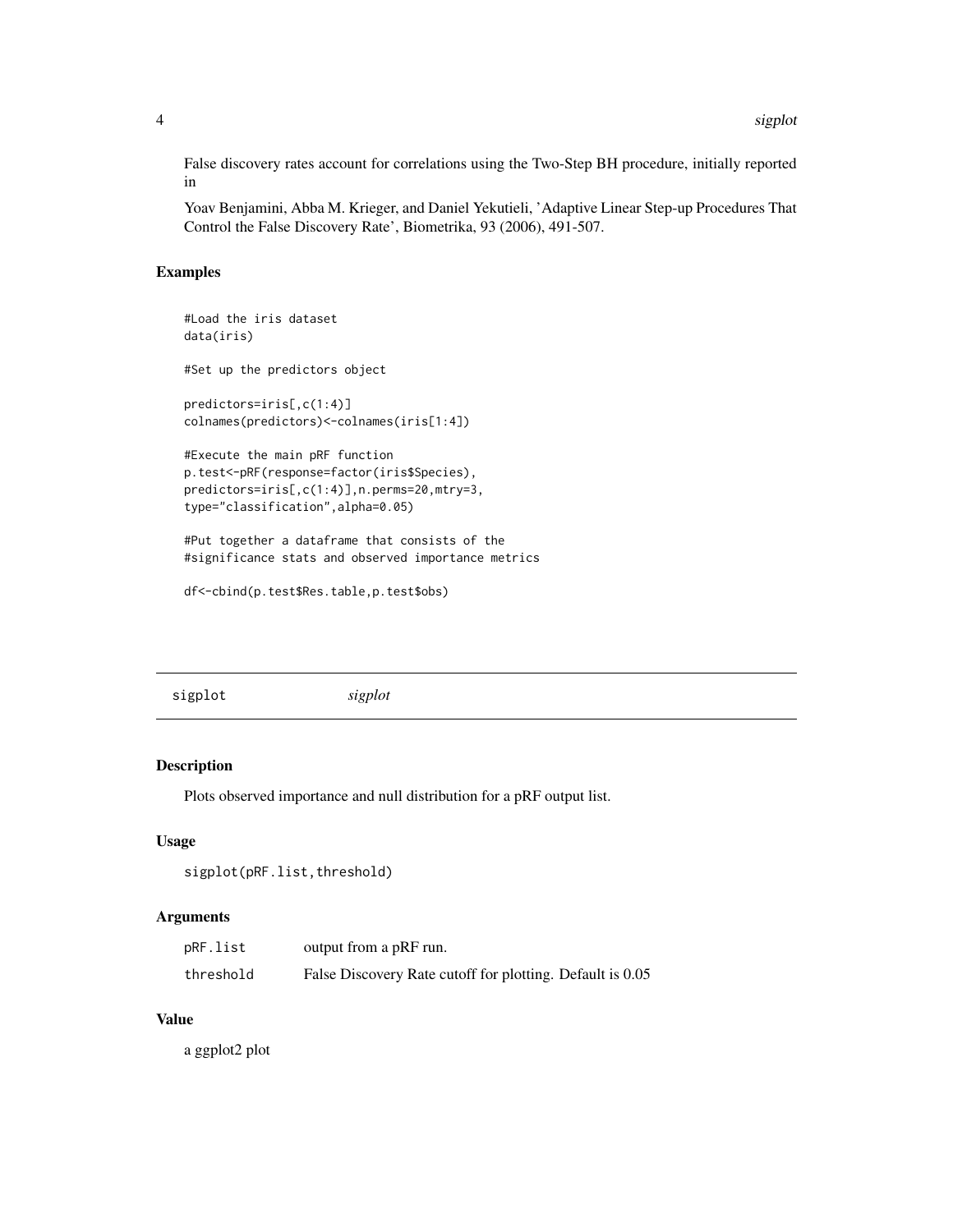#### sigplot 5 and 5 and 5 and 5 and 5 and 5 and 5 and 5 and 5 and 5 and 5 and 5 and 5 and 5 and 5 and 5 and 5 and 5

# Author(s)

Ankur Chakravarthy

### See Also

pRF

# Examples

#Load the iris dataset data(iris)

#Set up the predictors object

predictors=iris[,c(1:4)] colnames(predictors)<-colnames(iris[1:4])

```
#Execute the main pRF function
p.test<-pRF(response=factor(iris$Species),
predictors=iris[,c(1:4)],n.perms=20,mtry=3,
type="classification",alpha=0.05)
```
#Plot

sigplot(pRF.list=p.test,threshold=0.1)